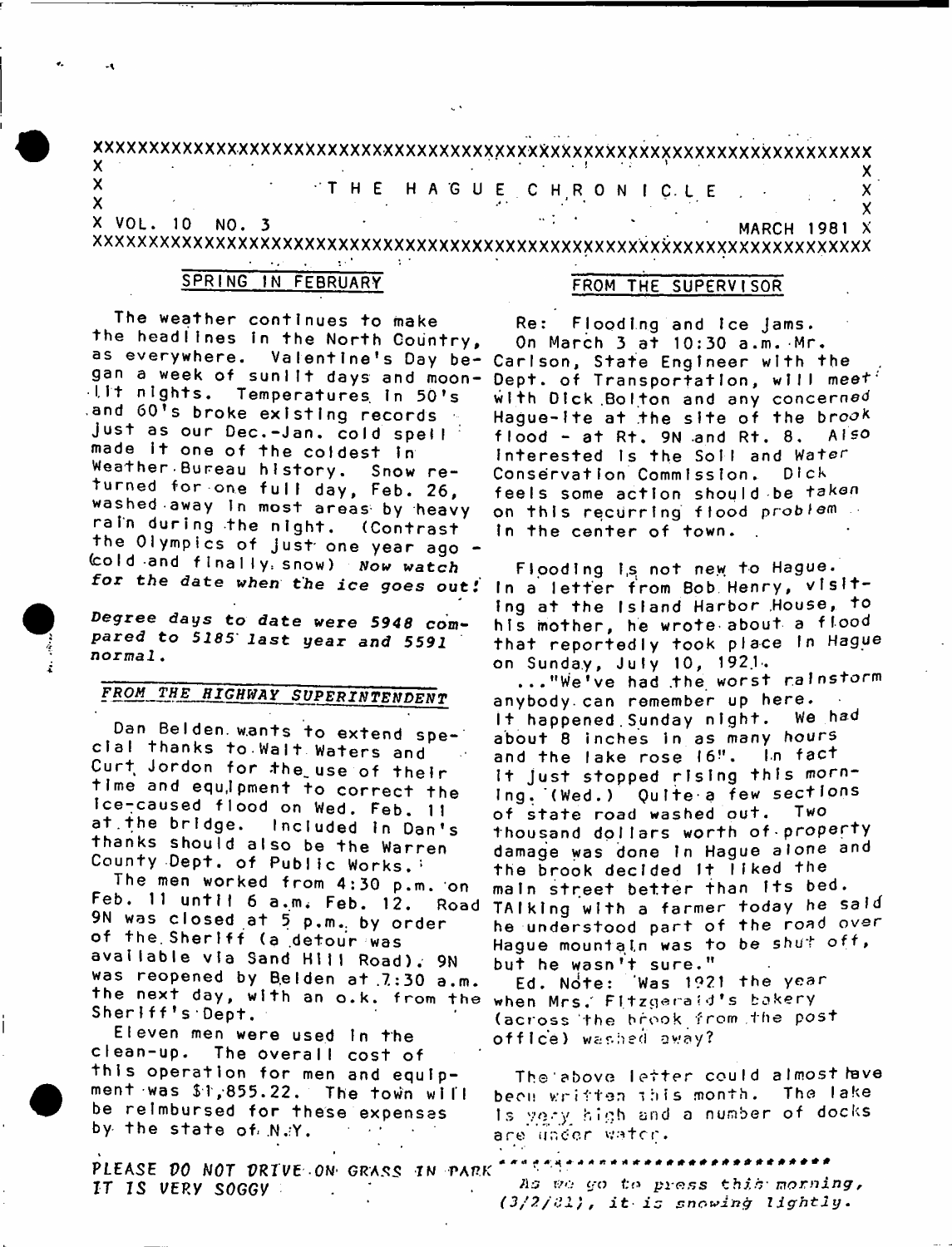|                                    |  |  | WHY IS THE ICE ON THE TOP? |  |
|------------------------------------|--|--|----------------------------|--|
| Reprint from Chronicle of March 73 |  |  |                            |  |

 $\epsilon$  is

 $\sim$   $\sim$ 

 $\sim 100$ 

While Ice-fishing the other day, we got to wondering why  $1 + 1s$ that the Ice forms on top of the water. In the summertime, we argued, the water at the top is considerably warmer than the water at the bottom. This being so,  $\overline{a}$ why doesn  $\cdot$  the water freeze at the bottch of the lake?

We foun, the answer in an ar- $\pm$ ticle by Professor Dwight A. Webster of Cornell University which appeared in the magazine of the State of New York Conservation Department several years ago.

The density of water, the professor explained, is greatest at 39.2 degrees F. Water at temperatures above and below this is lighter. The difference in density is not great, but is suffi-. clent to cause water both above and below 39.2 degrees to stay at the surface while the water at. 39.2 degrees tends to go toward, the bottom. Were it not so, lakes would freeze from the bottom up and remain perpetually icelocked except for superficial water formed in summer.

The phenomenon begins with the 'spring overturn\*. With the advent of. the spring thaw, the Ice melts and the water on the surface quickly warms to 39 degrees. As the ice breaks up the 39 degree water at the surface blends with the water of similar temperature, below the surface and eventually the water stands at 39 degrees trom top to bottom with the same density throughout. The windcirculates the entire mass. This is called the 'spring overturn'. As the season advances the surface waters; warm above 39 decrees and since this water is lighter in weight, It stays on the surface.

By now it is late spring and the lake enters a system of stratification that will not be broken until autumn. Two well-developed layers are formed, the one on top

 $-2 \gamma$  -  $\gamma$  -  $\gamma$  -  $\gamma$  -  $\gamma$  -  $\gamma$ 

of varying thickness, is warm, approxImately 70 degrees and the one at the bottom has a temperature range of 39 to 50 degrees. Between the two layers is a band where the temperature Is decreas-<br>Las from 70-to 50 degrees. The ing from  $70 - 10$  50 degrees. thickness of the various layers varies with the depth of the lake, the action of the wind and air temperatures. The <sub>u</sub>pper layer becomes thicker as the season progresses.

With the cooling days and *nights of autumn,* the fake begins to lose heat. The *surface temperatures* begin to fall and the cooled water sinks to a common temperature level eventually bringing the water to the same temperature from surface to bottom. As this equates, it is called the 'fall overturn' and when cooling has proceeded to a point where waters fall below 39 degrees, the below 39 degree water tends to stay on the surface. Then with a cool stlil night when temperatures fall below 32 degrees, the lake skims over with Ice. While this may temporarily thaw or be broken up by the wind, the freeze will eventually become thick and the lake becomes Ice-bound for the wlnten. During this period, the coldest water is at the top and the warmest water, at or near 39 degrees, Is, as usual, at the bottom. Usually the water grades rapidly from 32 down to 39 degrees so that most of the water volume is at or near the higher temperature.

Now that this has been cleared up, we can get on with our fcefishing....Emii Seerup

\* \* \* \* \* \* « M X « K ft « *H* K x \* X M K \* \* \* \* \* \* \* \* \* \* \* \*-# \* \*

*You have only failed when you* have failed to try.

\*\*\*\*\*\*\*\*\*\*\*\*\*\*\*\*\*\*\*\*\*\*\*\*\*\*\*\* THE HAGUE CHRONICLE Is published monthly by volunteers and supported by contributions from Its readers. Please send news Items to Editor Margaret Broderick, Box 215 Hague and contributions to Treasurer Jack Kennedy.



ŋ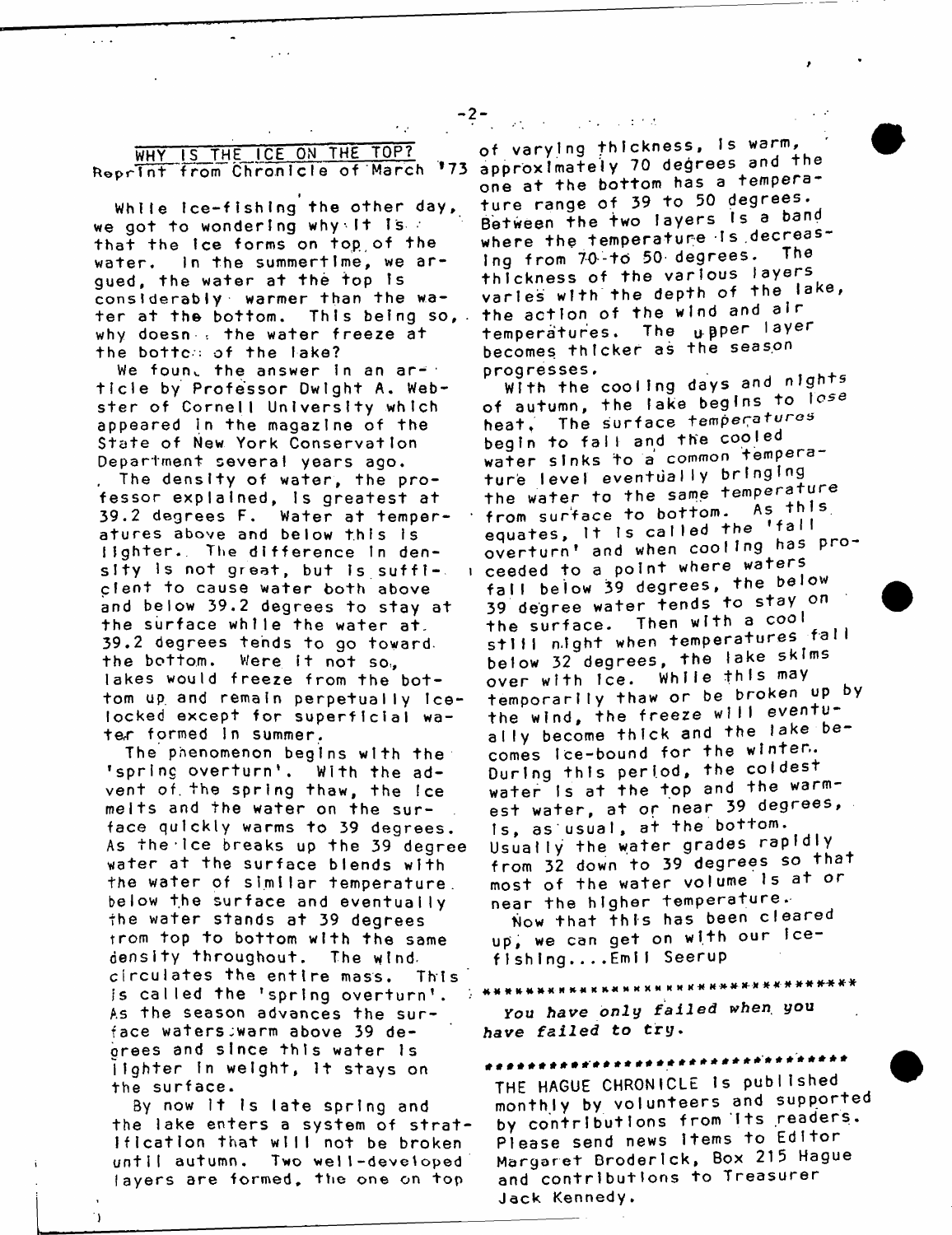T-Shirts and Sweat-Shirts saying "NATIONAL ICE AUGER CHAMPIONSHIP, HAGUE, N.Y." are on sale at the town halI or from any member of the Fish and Game.Club. We understand they have been sent to Callfornia, Texas, Wyoming, and even to West Germany, just to mention a few. It's a great way to get Hague on the map! (Also on sale at Hague Super Market)

Although the Winter Carnival had to be cancelled due to rain - the fund-ra ilng events were very successful. The Fire Dept, made over \$500 on the breakfasts and the buffet dinner at the Beachslde. So many people attended the dinner that a few late-comers had to be turned away because of lack of food! Again the Fire Dept. did a supurb job. The Girl Scouts cleared \$106 on their food sale which was held on the porch of the Beachslde on Sat. A great big thank-you to all those who helped make these events so successful.

## WEDDING BELLS

/ */*

A *mo6t unu&ua£ weddtng wa& pe/i~ io/imed by J u s t i c e . Ha/tvey Yaw on you gue&6ed t t* - l/ALEWTIWE'S *VA*V. 1*1 wa& a b / i t g h t 6unny a&te/inoon when fiouA hno wmob ttei t t n e d up t n the town pa*/ife *f o /1 t h e ma/i/itage o£ Sand/ia Ea^te/ibAook and Malcolm Wade, both o*\5 *Co/ilnth* . *Not too much 6now, h u t enough to takeofi on a 6nowmoblle honeymoonl*

#### LITTLE LEAGUE BASEBALL

Boys and girls, ages 9 to 12 are eligible to play in Little League. Please contact Hague Town Shed and give Bertha Dunsmore names (543-6500)

Manager Doug Hill will be at the Town Board meeting on March 10 to meet with parents as well as board, members, to answer any questions.

## FISH AND GAME CLUB BESTE SCHOLARSHIP FUND BOOSTED

 $-3-$ 

On Tuesday, Feb. 10 a meeting was held at the town hall to officially disband the now inactive Hague Booster Club.

The primary purpose of the meeting was to dispose of treasury funds still existing. It was unan I mously voted by those members present to transfer remaining funds In the amount of  $$512.00$ to the Mary C. Beste Memorial Scholarship Fund.

In other action, It was decided to turn over all records and material of historic value to the Hague Historical Society.

Thanking one and all for their generous past support, the Hague Booster Club was then officially disbanded.

#### GYPSY MOTH

Dick Bolton reports that the funding for GYPSY MOTH aid has been restored. The state will pay 8 0 *%* and county *20%,* as announced  $last$  fall. *GOOD NEWS*!

#### FROM THE VETERANS ADMINISTRATION

Veterans attending school under the Gt Bill need not Include their monthly educational assistance checks as Income on tax returns.

Other benefits not taxable are federal grants to disabled vets for wheelchair homes or specially equipped motor vehicles, death payments Including compensation and pension, burial allowances and proceeds of GI Insurance.

VA disability compensation and pension need not be Included,

Although the proceeds and dividends on Gl.Insurance are not taxable, the Interest earned by dividends left on deposit with the VA Is not a benefit and, therefore, Is taxable.

For further lnfo:mat1on, contact Mr. Flore, who Is.In Hague every Thursday at 11:30 at the town hall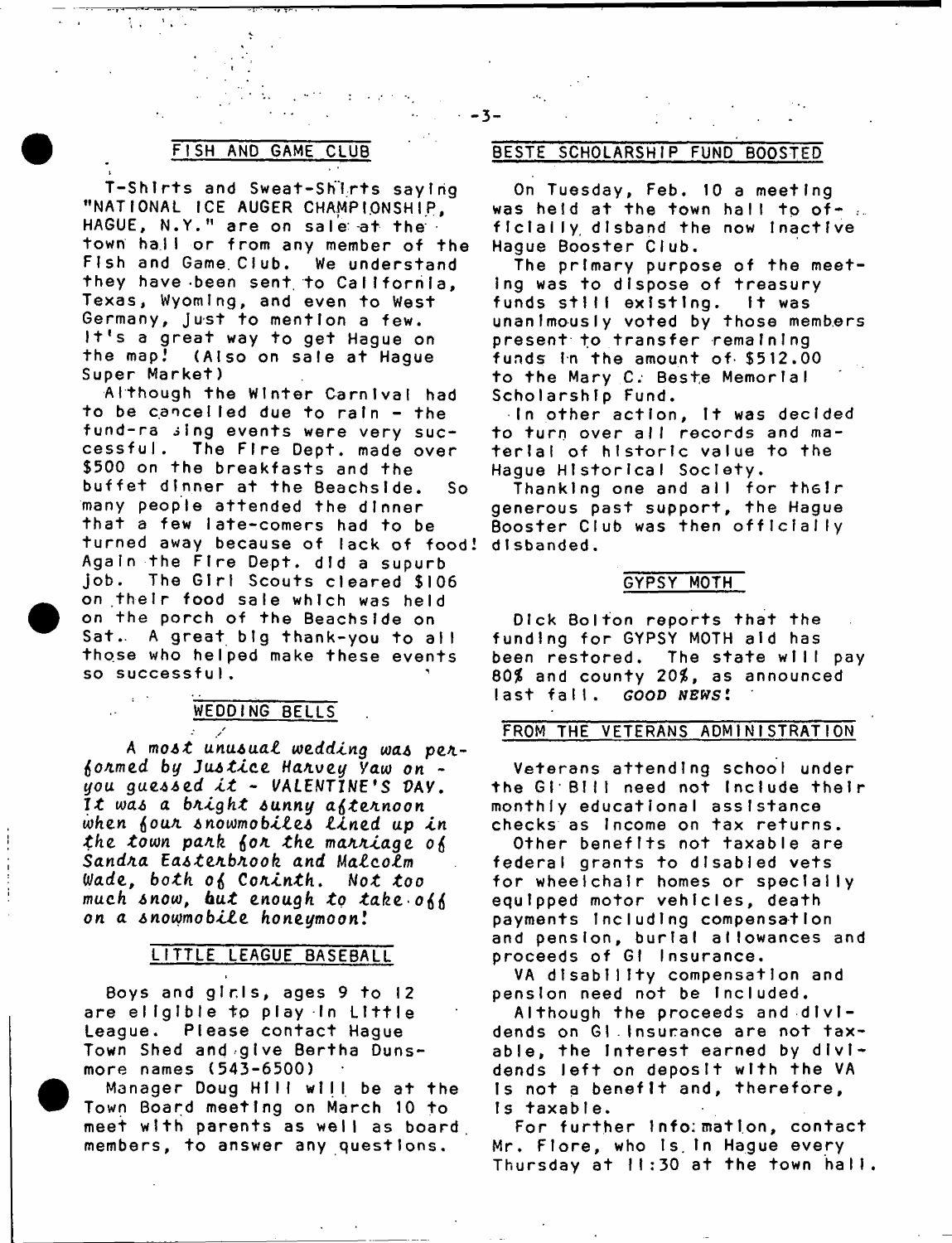We received the following letters responding to Jack Henry's article in the Feb. issue.

From Carl, and Phyllis Ward -"...Sorry to hear about the BUD Committee surrender! Maybe after the deep freeze, somebody's Imagination will thaw out!..."

 $From$   $L$ inda  $F$ ish  $-$ 

"In regards to the comment in your February Issue, as made by Jack Henry, of the "Apparent Indifference among many Hague Born People" about the former school building.

If Mr. Henry Intended to spark community unity he failed miser $ab \, |y$ ! It only made me more angry and reassured me of his lack of common sense and tact.

You wanted this building Mr. Henry, now you have It! Can't you convince the summer residents to vote-for higher taxes to support your folly? You convinced them once that it was cheaper to annex than to restore this old building. I'm sure you can convince them it would be perfect as a Community Center.

We ."Hague-Born People" had olenty of desire and hopes for the future of this building, once! If of sadness" for how this building was vacated the town of Hague would Appeals for personal reasons.  $s$ till be the community of Hague. I'm sure what you mean by our lack of Interest is our refusal to sink money into a dead horse, it is not now or will it ever be a community center because we are not a growing community only a retirement community! To us This building was and is Henry's  $F_0$ |  $\gamma$ !  $\cdot$  You had great plans for this building and you didn't  $\mathfrak c$  are how you got it. May you always be this lucky!

I, among others worked for a Iforary since 1974, when we were told a small town like Hague could not support a library. This was long before  $it$  became apparent to you that we "Hague born peopke", us Poor Folks, needed ecJeating. After readlno

your comments Mr. Henry I'm wondering what Poor Folks need educating?

## TOWN BOARD

The Feb. 10 meeting included a public hearing on proposed changes In the Town Zoning Ordinance. Dave Whiteman, of the Lake Champlain-Lake George Regional Planning Board attended to explain the changes. Enlarged maps of the thickly settled lake shore areas are to be attached to the main map to clarify Zoning Districts and to help in locating individual properties. The proposed rezoning of Forest Bay, Friends Point & Sabbath Day Point from TR-I to TR-IR would make the zoning conform to restrictions that are already in the property deeds.

The Town Boards of Hague.and Brant Lake have approved the hiring of a Planning Administrator to jointly service the Towns of Hague and Horlcon.

only you had shown the same "degree to Dec. 31, 1985. Waters and Denno The Board has appointed Al Sefsik to replace Francis Waters on the Zoning Board of Appeals. His term runs to Dec. 31, 1984. Arthur Y. Steltz was appointed to fill Robert Denno's position. His term runs resigned from the Zoning Board of

> The use of heating fuel at the Town Shed has been reduced from 6, 152 gal. in 1978 to 1, 275 in 1980.

Sup. Bolton said that there will be public hearings during the next few months in regard to The Army Corps of Engineers proposal to lower the lake level by 9 Inches as a flood safety measure, in connection with Ice problems. \*\*\*\*\*\*\*\*\*\*\*\*\*\*\*####\*\*####\*#######\*#

Courses in ADVANCED LIFESAVING and WATER SAFETY INSTRUCTION are being offered In Hudson Falls. Contact the Town Hall for details. M M \* \* \* \* \* \* \* \* \* \* '

*Have* you *read with* your *child* today? *Not too late to become a part of the PARENTS AS READING*  $PARTNERS$  (PARP) PROGRAM.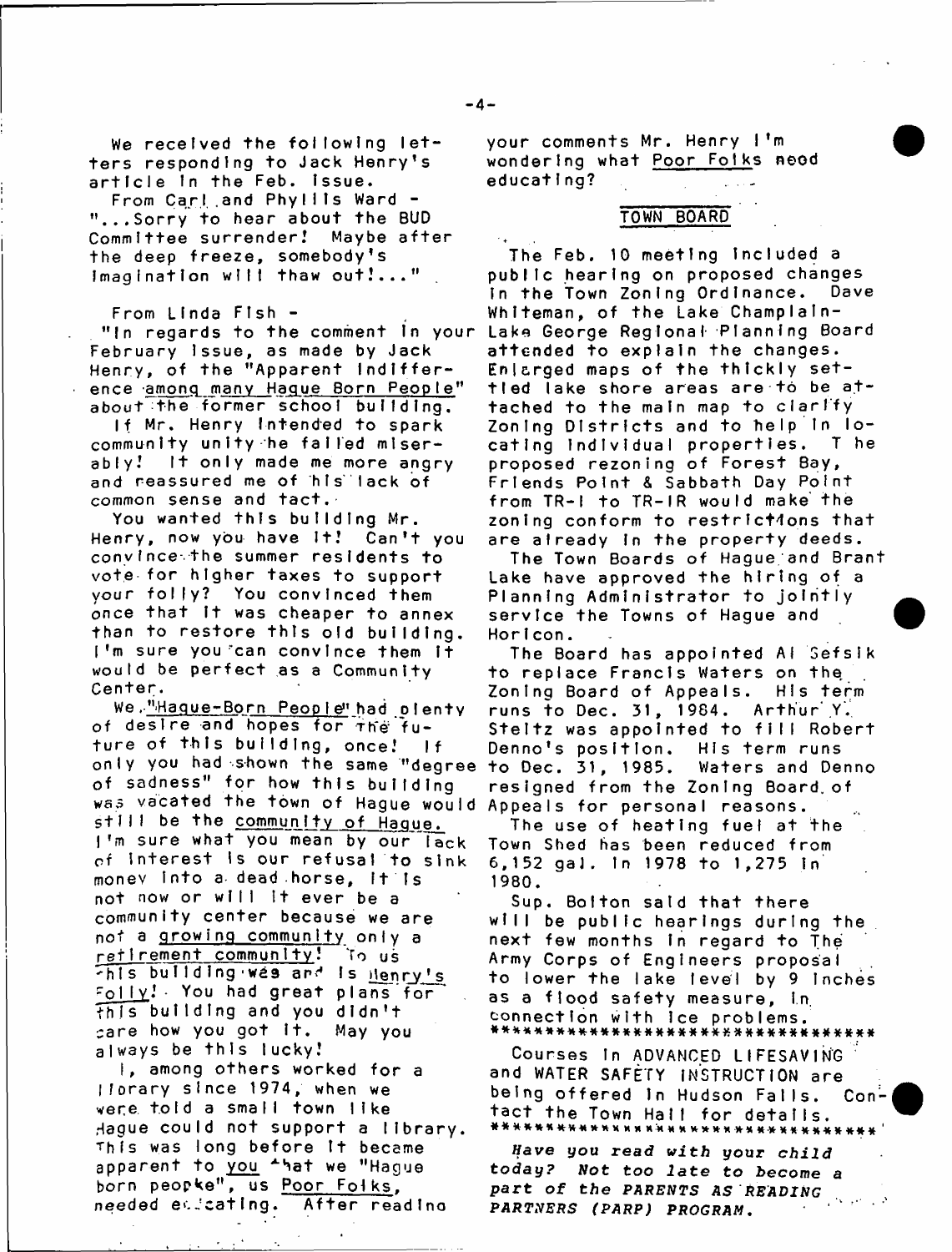## GALA HOMECOMING

 $\blacksquare$  . There is going to be a nostalgic homecoming at the Sliver-Bay. Association June 1 to  $3, 1981.$  It Involves the students who attended the Silver Bay Boys' School, along with their families. .

Long-time residents of the Hague community will recall the existence of this highly regarded Prep School which was sponsored by the Silver Bay Association during the period between 1918 and 1935. Some current residents attended the school. Others participated In some of the activities.

As a bit of a refresher... On October  $1,1918'$ , the first class of 23 students were on the scene at Silver Bay attending a brand new Prep School.

The School was organized by Mr. Charles Michener, a lead.ing YMCA figure of the time, and was founded on a \$100,000 fund set up by Mr. and Mrs. Silas B. Paine in memory of their son and only child, Harrington Spear Paine, who died In 1918 at an early age.

Silver Bay had for some time, been the scene of the YMCA Summer Institute and the Silver Bay Summer School held In conjunction with Springfield College. The Trustees had been looking for ways to make year-round use of the Association's facilities, and the Paine memorial made it possible \*or them to bring their dream to reality.'

That nas more than 62 years ago. The enrollment goal was a maximum of 100 students. By 1920 the quallty and scholastic strading nere recognized by a number of weT)-known colleges and universities which accepted graduates of the School without examinations. The student body never reached

the 100 goat set, with enrollment ranging between 65 and 86 boys. In add tion, some girls in the area attended some of the classes.

The great depression presented great financial obstacles, and in 1932 the Board of Trustoes voted

to close the school. In response to the requests of the dedicated faculty, the closing was put off unt! January 1935.

The memory of those stimulating school days has lingered on. Suggestions have come from former students visiting Silver Bay that a reunion ought to be planned to bring as many as possible together to renew old friendships and rekindle so many pleasant memories.

JUNE : 1470 3, 1981 WILL FIND. A GOODLY NUMBER ASSEMBLED. The responses from those for whom we were able to secure current addresses have been most enthusiastic. They will be coming from Washington State, California, . Arizona, Florida, Maine...and points in between.

Readers of the CHRONICLE who may have Information and addresses of former students (and faculty) are Invited to share this with the Silver Bay Association.

#### SCHOOL DISTRICT QUESTIONNAIRE

A questionnaire has been sent to all residents of the Ti School District. The purpose of the questionnaire is to give the administration some guide lines .to help make decisions to improve the communication between parents, students, teachers and community. PLEASE TAKE TIME TO FILL IN THE QUESTIONNAIRE AND RETURN AS SOON AS POSSIBLE.

## FROM THE ASSESSORS' OFFICE

To be eligible for old-age exemption, one must be 65 or older, have an .Income under \$5000 (Including Social Security) and be a resident of the town of Hague. If one meets these qualifications he need pay only 1/2 the assessed real estate tax.

**8 e-tug** *kight hatft thz time.* **b e a t\* be-twg** *night att the.*  $time = \text{MaRn.oRm}$   $F_0$ rhog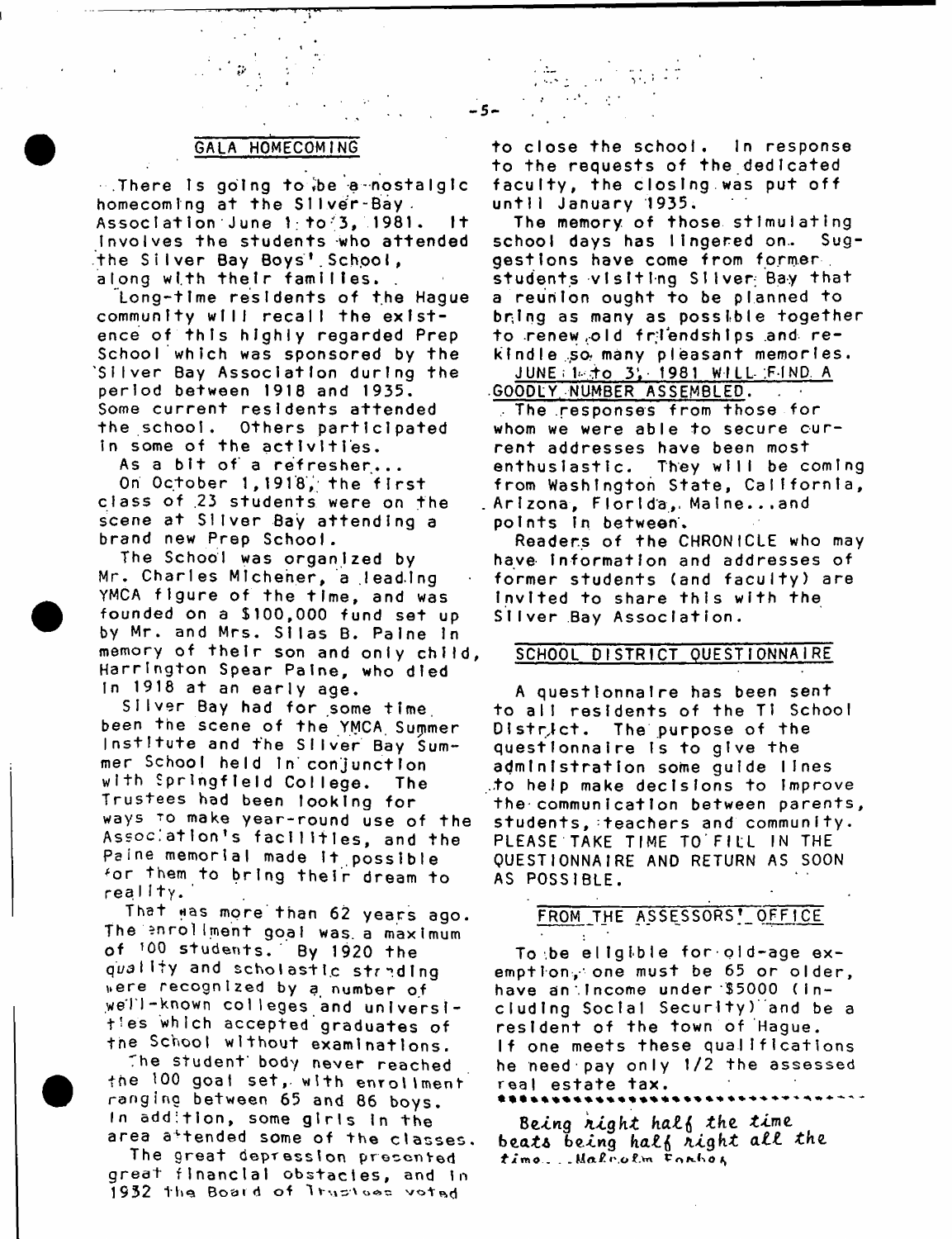FIRE DEPT. COIN CARDS will. be picked up during the second week in March. Those who did not. receive a card may make their donations directly to the Fire Dept.

| WORLD DAY OF PRAYER |  |
|---------------------|--|
| March 6. 1981       |  |
|                     |  |

Church Women United is recognized as the official sponsor of this celebration. In the United. States by the International Committee for the World Day of Prayer. All Hague women are Invited to join with TIconderoga, Putnam, and Crown Point women for this important event. A service will be held in the United Methodist Church in Ticonderoga at 10:00 a.m. Coffee will be served.

## MY FACE IS RED

Thanks to a friend in Ticonder $o$ ga, I was reminded that ROSH $\cdot$ HASHANAH was In September, not on Feb. 18, as in our Feb. calendar.  $\{$   $\uparrow$   $\uparrow$   $\uparrow$  h ave to admit that  $\uparrow$  "!ifted" the date from a small calendar, published in Va. As a matter of record, I wrote to the printer, who answered with regrets for the mistake they made. I add my apologies...DJH

### WARN ING

It seems that a con game is being played in this area. Men who claim to be representatives of Niagara Mohawk prey particularly or the elderly and those living a'one. One asks to be shown the meter or some possible trouble spot in one part of the house, while his cohort pockets sliver, gold, jewelry, etc. In another part. BEWARE!! EVERY NIAGARA MOHAWK REPRESENTATIVE SHOULD SHOW AN IDENTIFICATION'CARD WITH HIS PHOTOGRAPH. If he doesn't  $\rightarrow$ D O N ' T L E T H I M IN!,. *24* hour, *7 days a week toll free telephone number for free XRS Publications and forms: 1-800-225-0717*

### HISTORIC LANDMARK-

At Its annual meeting in Albany, The Silver, Bay Association recelved a certificate stating:

"This is to certify that Silve<u>r</u> Bay Association Complex - Silver Bay, Warren County In recognition of its Historical and Architectural significance and to encourage its preservation was listed on the NATIONAL REGISTER OF HISTORIC PLACES by the UNITED STATES  $DE$ -PARTMENT OF THE INTERIOR."

President Charles Lupton of the Silver Bay Board of Trustees accepted the certificate from Ms. Cheryl Gold of the N.Y. State Historic Preservation Office.

Mr. Lupton noted that Silver Bay Is pleased to be a part of this recognition. The Association will endeavor to preserve and protect Its unique architectural facilities, as well as its unique her!tage of service to religious and educational organizations who continue to use the site.

This is the first such designation in the Town of Hague (We think)

#### **WINNERS**

The Fish and Game Club raffled a basket of cheer and a (\$100) money doll on Sunday, March I. The winner of the basket was Art Belden, Sr. and the doll, Chester Huck from Bolton.

## ANYONE FOR A SWIM?

On a cold Feb. 3 George Traver decided to go ice-fishing. Unfortunately he never got to the fishing hole - he went through the Ice Instead. Fortunately he was able to get himself out. All he says Is."Brrrr". On the same day Bill Morgan and a friend started across the lake in his truck when It went through just off shore. They both got out o.k. too and Djck Frasier retrieved the truck with his tow truck.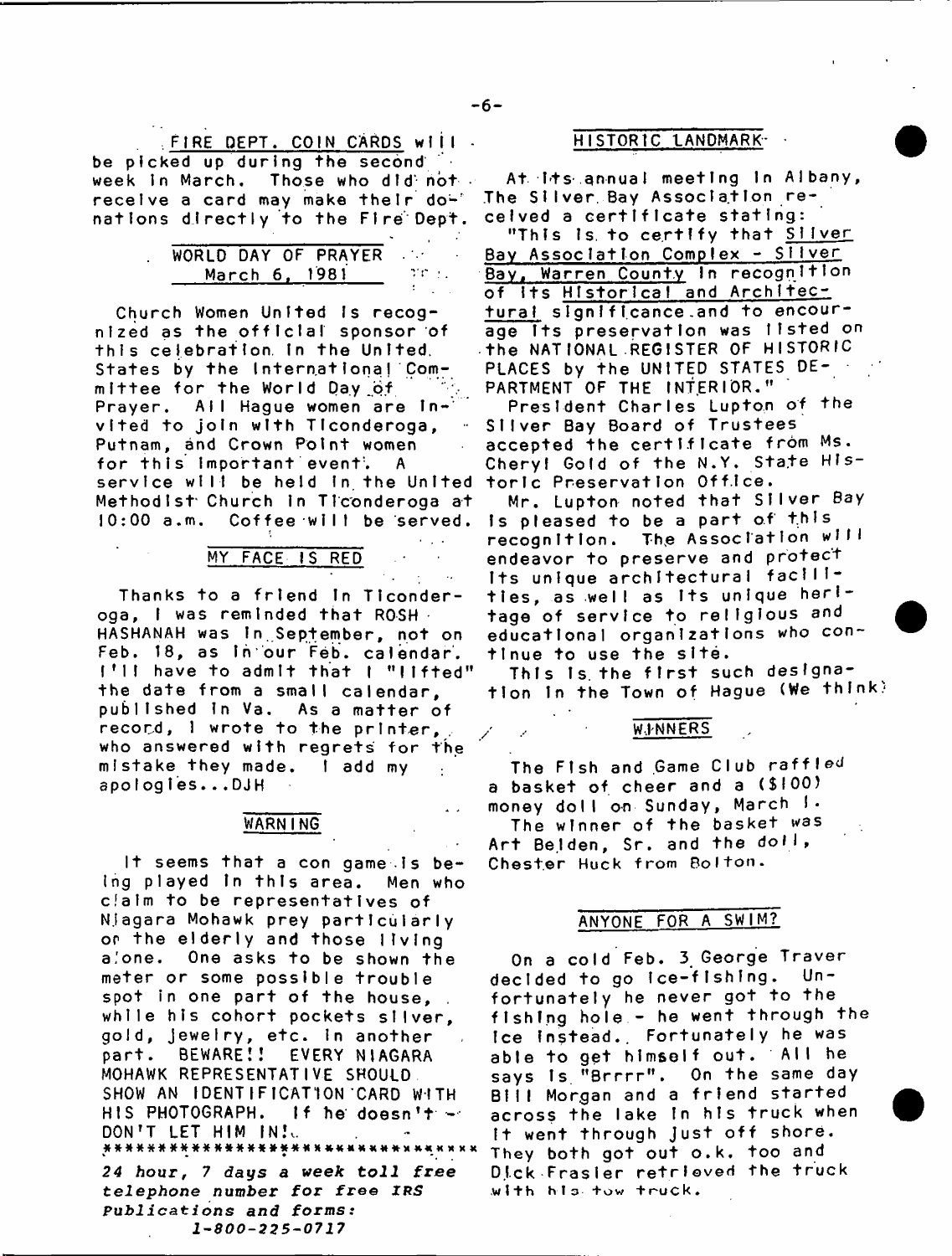## HAGUE HISTORICAL SOCIETY SOUNDINGS

والمناطق والمقتلة

February meeting was held at home of Irene Coveney. Mlg Broderick presented a polgnant account an of the two generals, Montcalm & Wolfe, their exploits in the French and Indian Wars and their death on the Plains of Abraham, Quebec in  $1759$ . At the time Wolfe was only? 32; Montcalm only 47. Mrs. Broderick reminded us of the identification each man has with American colonial history and especially with Lake George. Montcalm was In command at the capture of Ft. William Henry. But he was depressed at the savagery of his Indian allies, who, drunken with brandy, massacred the English prisoners. Montcalm was also victor In the defeat of Abercromby's Highlanders at Ft. Carillon (later' Ft. Ticonderoga). In Canada, despite Inadequate supplies and an uncooperative governor, Montcalm had managed to defend Quebec. But Wolfe worked out another stratagem and the French lost. It was the beginning of British ascendancy and the fall of New France-whlch Voltaire had described as "a few acres of snow"! Mrs. Broderick also referred to a French courtier, Bigot, banished to New France for corruption at home. But his "official theft" continued there where every jobholder had to insure his Job by payment to Bigot; by extension his name may also have come to suggest "bigotry". Fran Clifton and'Jack Henry wilt speak on the Civil War in March.

CONGRATULATIONS TO: Rudolph Meola, Richard Strum, Timothy Strum and Lynn Wheelock for attaining high honors for the second quarter in Ti High School. Also to William Amick, Elizabeth Bolton, Stephen Bevins, Bernadette Denno, Lori Fish, Colleen Goetsch, Kath'i Hudak, Michael Meola and Maureen O'Hara, for attaining second honors.

BORN - A girl, Gretchen James, to Linda & Jim Morgan in Hanover, N.H; on Feb. 3. Maternal grandparents are Lynn & Bob Patchett.

- a girl, Caryl Ida, to Robin and Tim May on Feb. 21.
	- $-$  a girl to Michelle (Gordon) and Paul Snow In Ticonderoga.
- MARRIED Debra Randall, granddaughter of Betty & Clifford Decker, to Frank Barnes III on Jan. 10 In. Rhinebeck..
- DIED John R. Martin of Glenville and Hague, son of Mr. & Mrs. Frank Martin (Indian Kettles) on Feb. 6.
	- Farvey H. Moses, a long time resident of Sabbath Day Point, at the age of 82 on Feb. 12 In Tucson, Ar.
	- Ted Ruth, former resident of Haque and brother of Ida May, In Tampa, Fl. on Feb. 24
	- Challle, daughter of Mr. and Mrs. Walter Rooney of Sabbath Day Point and Scarsdale on Feb. 25 at the age of 21.
- GRADUATED Airman Julie A. Frasier, daughter of Mr. & Mrs. Mitchell Frasier, from USAF Aircraft electrical repair course at Chanute Air Force Base. Graduates of the course earned credits toward an associate degree In applied science through the Community College of the Air Force. Julie is now at Hill Air Force Base, Utah.
- DEAN'S LIST status was attained by Nancy Kowalski at Albany State In Albany, for the past semester.